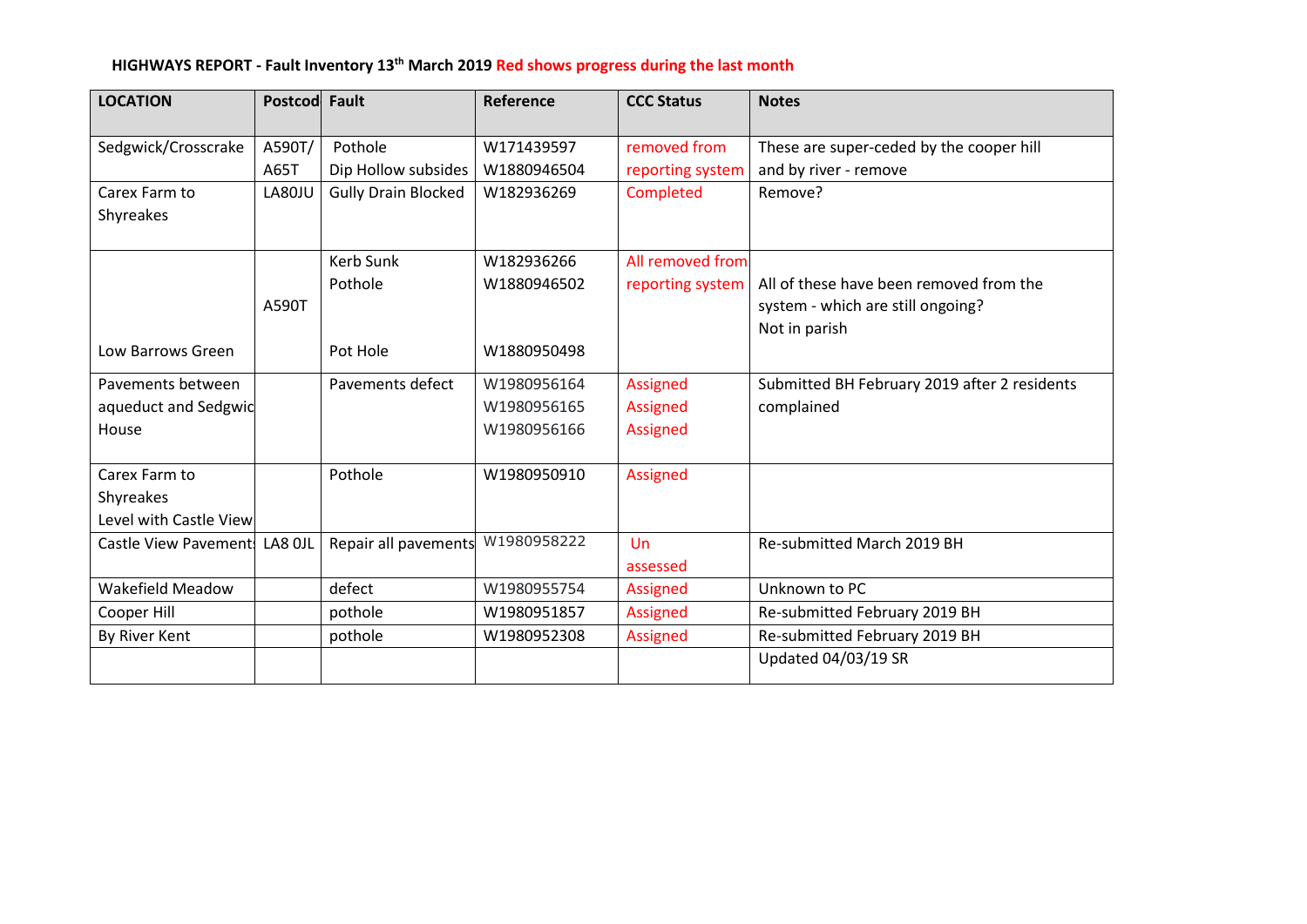

# **Sedgwick Parish Council update March 2019**

## **INCIDENTS OF NOTE**

Within the area that your Parish falls, during the last month there have been 66 incidents reported, resulting in 17 crimes being submitted.

One specific to Sedgwick Parish

4<sup>th</sup> Feb report of abandoned Silver Mercedes, enquiries revealed vehicle broken down and no offences identified.

Of community interest or impact were:

- 25<sup>th</sup> Feb report of a white Toyota pickup stolen from Summerlands Endmoor.
- 25<sup>th</sup> Feb Unit at Gatebeck broken into and two HGV batteries stolen.
- 2<sup>nd</sup> March two vehicles reported stolen from Summerlands a Mitsubishi L200 and a Audi A3 in silver.
- 3<sup>rd</sup> March report received of farm outbuilding broken into at Gatebeck nothing reported missing.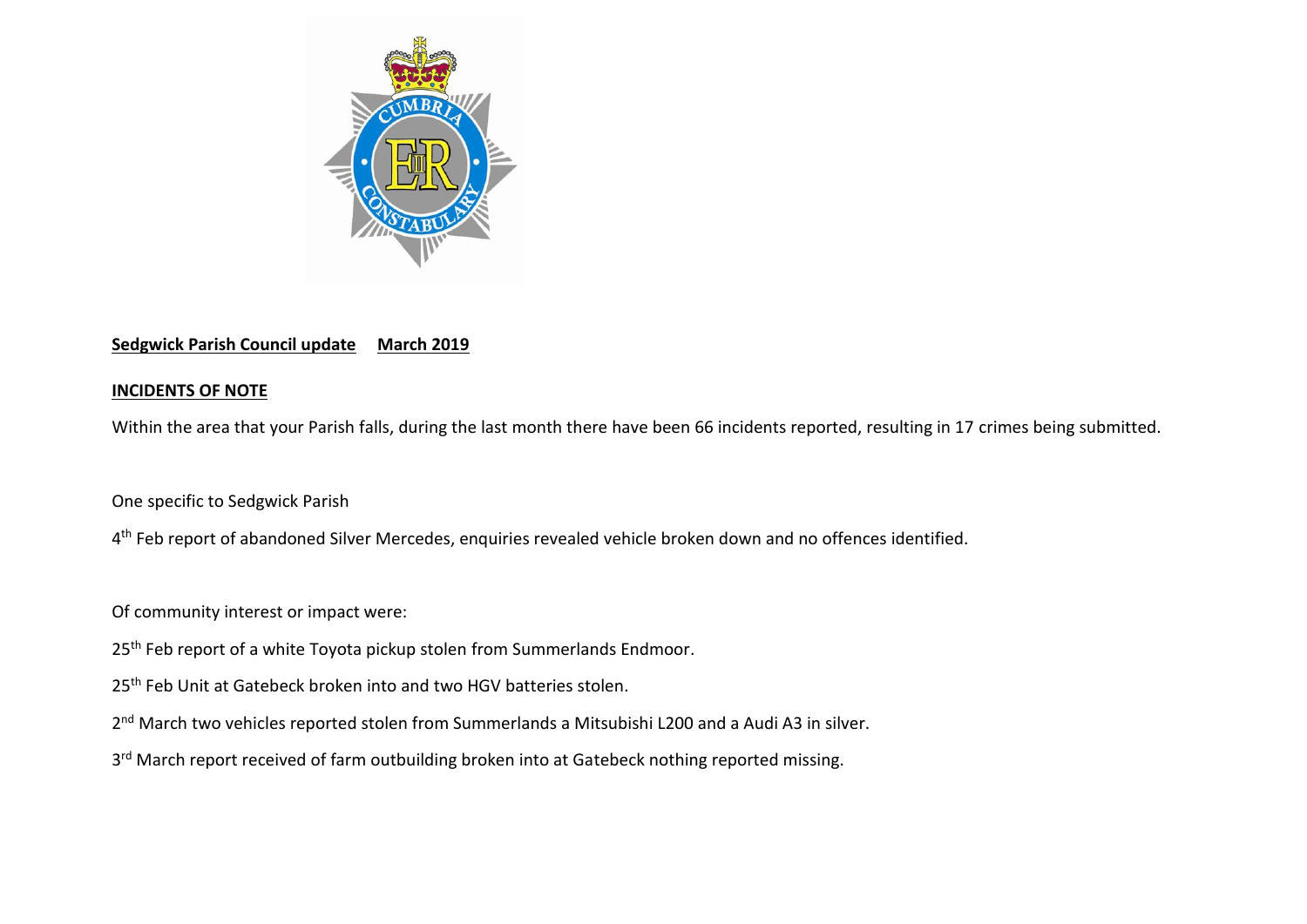#### **CRIME FIGURES**

Crime figures can be obtained via the Cumbria Police Website:

<https://www.cumbria.police.uk/Your-Area/Your-area.aspx>

Alternatively use the following link:

<https://www.police.uk/>

#### **CRIME PREVENTION**

Any suspicious activity/vehicles please contact 101.

### **CUMBRIA COMMUNITY MESSAGING**

Please pass this message onto friends, family and residents of your areas to re highlight the issue.

If you would like to join Cumbria Community Messaging then please contact us or visit: [www.cumbriacommunitymessaging.co.uk](http://www.cumbriacommunitymessaging.co.uk/)

It is managed by the Cumbria Neighbourhood Watch Association and offers you and other members of communities across Cumbria the means to receive crime information from Cumbria Police. You can select which information you wish to receive by managing your own settings, and it is completely FREE. Anyone can join, you do not have to be a member of Neighbourhood Watch (NHW), or become a member of NHW to join. Farm Watch, Church Watch and Camping and Caravan Watch are a small example of the schemes that you can register for. You can join as an individual or as a group. If you want to receive information but do not wish to be responsible for a larger group, you are still welcome to make use of this messaging system.

As well as Cumbria Constabulary the partners providing information are Cumbria County Council, Cumbria Fire and Rescue Service and Cumbria Neighbourhood Watch Association. If you do not have internet access, contact your local PCSO and they will aid in registering your details on the system.